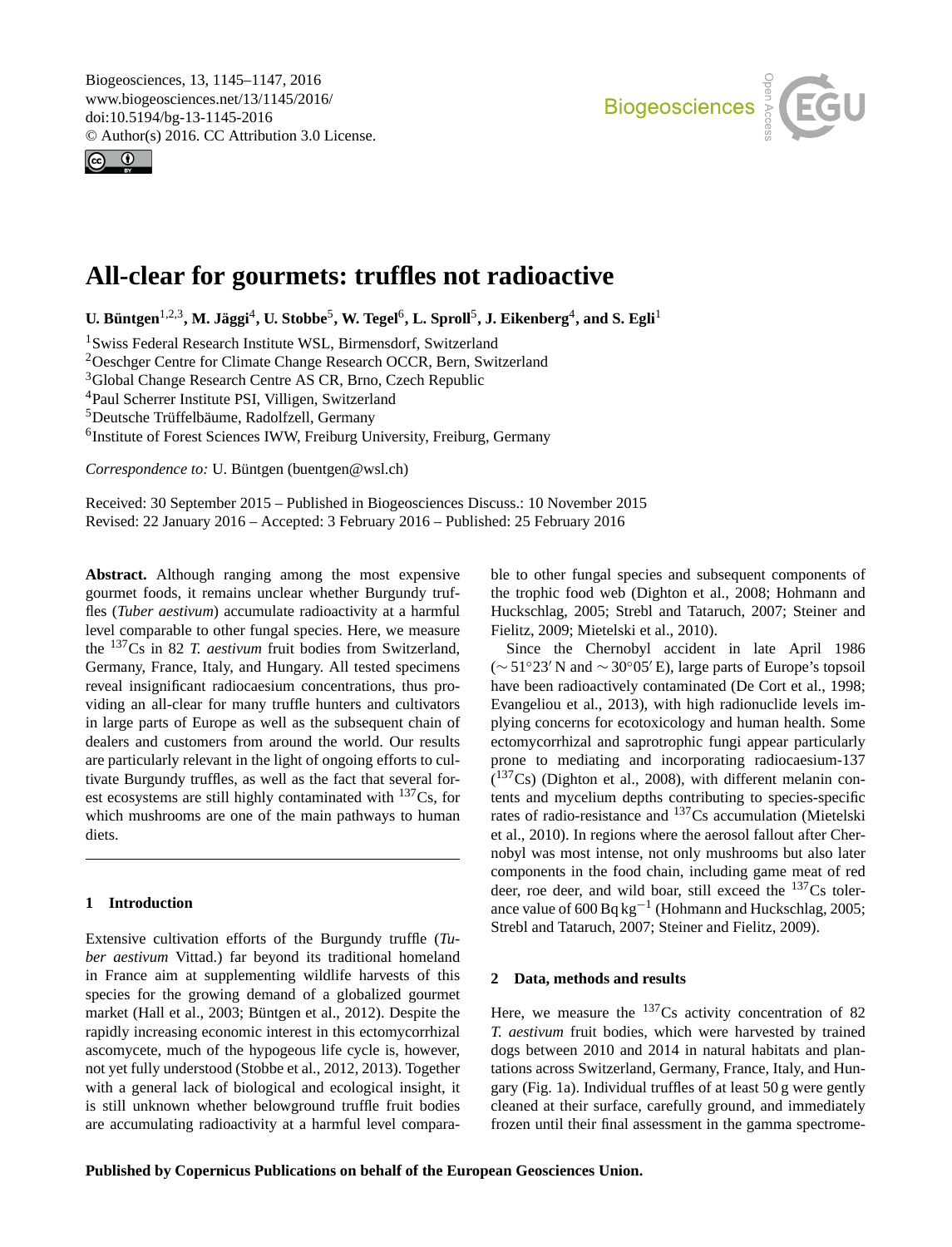

**Figure 1.** Truffle location and <sup>137</sup>Cs topsoil contamination. **(a)** Distribution of 82 Burgundy truffle sites (green spots) superimposed on <sup>137</sup>Cs surface deposition after Chernobyl (De Cort et al., 1998). **(b)** Mass-specific mean <sup>137</sup>Cs detection limit (after ∼ 20 h) of *T. aestivum* fruit bodies (∼ 45–50 g) classified after local deposition levels (numbers refer to the amount of samples per deposition level), together with published <sup>137</sup>Cs contamination values of edible and toxic (black dot) mycorrhizal and saprotrophic (white star) above- and belowground (white square) mushrooms (Dighton et al., 2008; Steiner and Fielitz, 2009; Mascanzoni, 2001), as well as game meat (Strebl and Tataruch, 2007). Horizontal lines are tolerance values for food (100 Bq kg<sup>-1</sup>) and fungi/game (600 Bq kg<sup>-1</sup>).

ter, an instrument that measures the activity of  $\gamma$ -emitting radionuclides. After correction for the decay rate, all specimens reveal insignificant <sup>137</sup>Cs values below the detection limit of  $2 \text{Bq kg}^{-1}$  (determined by the background noise, counting efficiency, processing time and sample weight). This result suggests an all-clear for many Burgundy truffle hunters and cultivators across large parts of Europe, as well as for the complex follow-up chain of dealers and customers from around the world.

### **3 Discussion and conclusions**

Our findings, in agreement with local-scale evidence from Italy (Lorenzelli et al., 1996), are surprising as mycorrhizal mushrooms play a key role in the radioecology of natural ecosystems (Fig. 1b). Hypogeous deer truffles (*Elaphomyces granulatus*), for instance, range amongst the most contaminated fungi (Hohmann and Huckschlag, 2005; Strebl and Tataruch, 2007; Steiner and Fielitz, 2009). Reasons for nonradioactive *T. aestivum* possibly involve species-specific requirements for soil structure and chemistry, together with mycelium depth, melanin content, and/or the lack of  $^{137}Cs$ binding pigments. It has also been argued that calcium carbonate reduces the soil–plant/fungi transfer of  $^{137}Cs$ , while its availability for organisms is elevated in nutrient-poor organic soil horizons (Mascanzoni, 2001, 2009).

Truffles generally fruit near the surface of calcareous substrate (Stobbe et al., 2012, 2013). Nevertheless, more insight